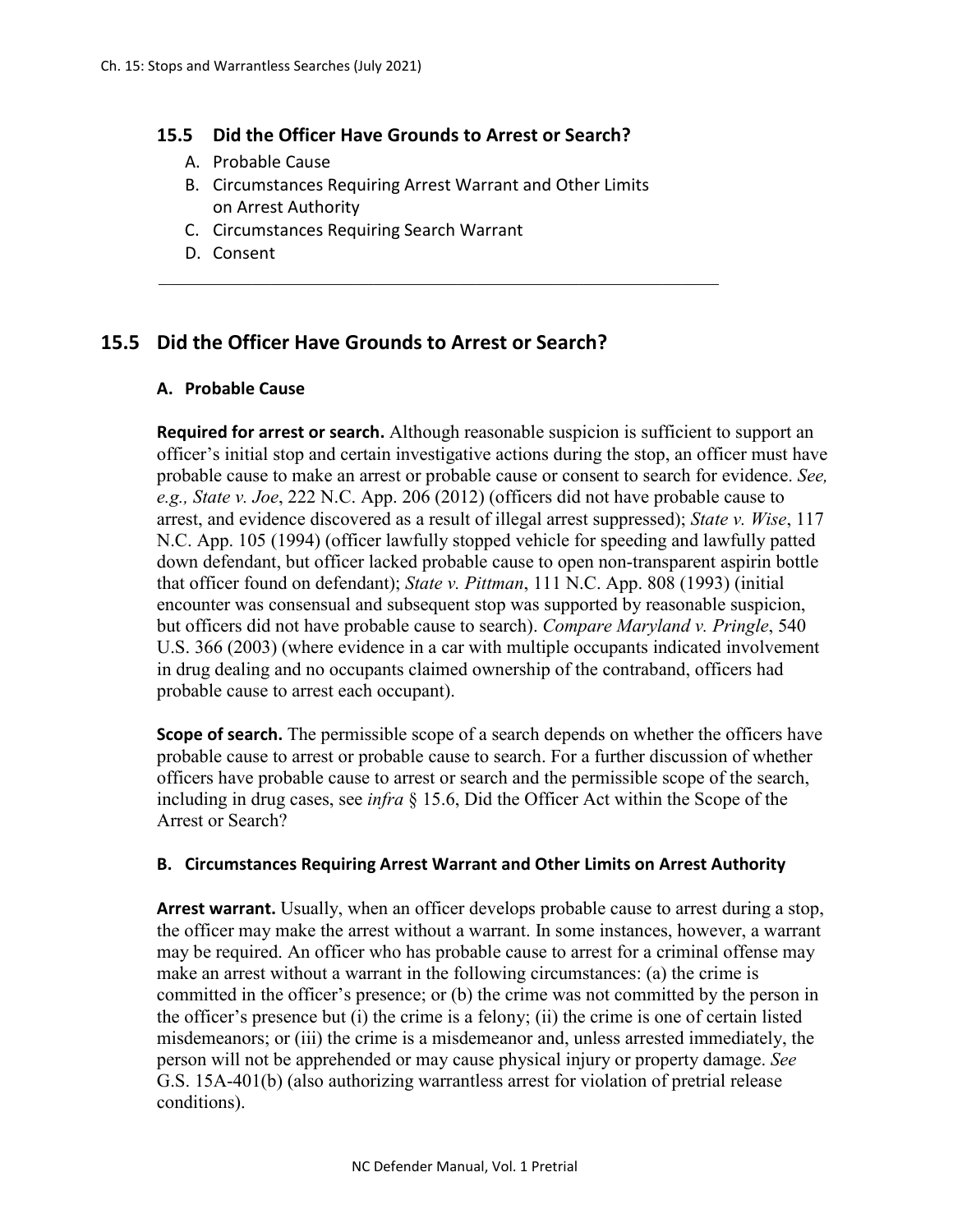**Violations not subject to arrest.** The U.S. Supreme Court has held that officers do not violate the Fourth Amendment if they have probable cause to make an arrest for a criminal offense even if state law does not authorize an arrest for that offense. *See Virginia v. Moore*, 553 U.S. 164 (2008) (Virginia law enforcement officers who had probable cause to arrest defendant for a misdemeanor did not violate Fourth Amendment when they arrested him and conducted search incident to arrest although state law did not authorize an arrest); *see also Atwater v. City of Lago Vista*, 532 U.S. 318 (2001) (Fourth Amendment does not bar officer from making warrantless arrest for criminal offense punishable by fine only, in this case a seat belt violation, a misdemeanor under Texas law).

An arrest permitted by the U.S. Constitution but in violation of North Carolina law may still be subject to suppression under G.S. 15A-974. Under North Carolina law, an officer has no authority to arrest for infractions, such as seat belt violations, which are noncriminal violations of law in North Carolina. *See* G.S. 15A-1113; FARB at 88–89 (noting limitation). An arrest for a noncriminal infraction also may violate the U.S. Constitution. *See Moore*, 553 U.S. 164 (U.S. Constitution authorizes arrest for minor misdemeanors; Court does not address noncriminal infractions).

An officer has no authority to arrest for a wildlife violation, whether a misdemeanor or infraction, by an out-of-state resident if the other state is a member of the interstate wildlife compact, the person agrees to comply with the terms of any citation, and the person provides adequate identification. *See* G.S. 113-300.6, art. III.

For a further discussion of the effect of state law violations, see *supra* § 14.5, Substantial Violations of Criminal Procedure Act.

## **C. Circumstances Requiring Search Warrant**

**For search of person.** If officers have probable cause to arrest a person, they may search the person incident to arrest without a warrant. For cases discussing probable cause to arrest and potential limits on a search of a person incident to arrest, see *infra* § 15.6B, Search Incident to Arrest; § 15.6C, Other Limits on Searches Incident to Arrest.

If officers have probable cause to search a person, but not arrest him or her, the officers must have exigent circumstances to conduct the search without a warrant. For a discussion of exigent circumstances and potential limits on searches, see *infra* § 15.6D, Probable Cause to Search Person.

For search of vehicle. Generally, if officers have probable cause to search a vehicle, they may search without a warrant. Where a vehicle is parked within the curtilage of a home, however, a search warrant may be required. *Collins v. Virginia*, \_\_\_ U.S. \_\_\_, 138 S. Ct. 1663 (2018) (holding that the automobile exception does not apply to warrantless entries of a residence or its curtilage; officer needed search warrant to approach covered vehicle parked in the driveway of the defendant's home). For a discussion of probable cause to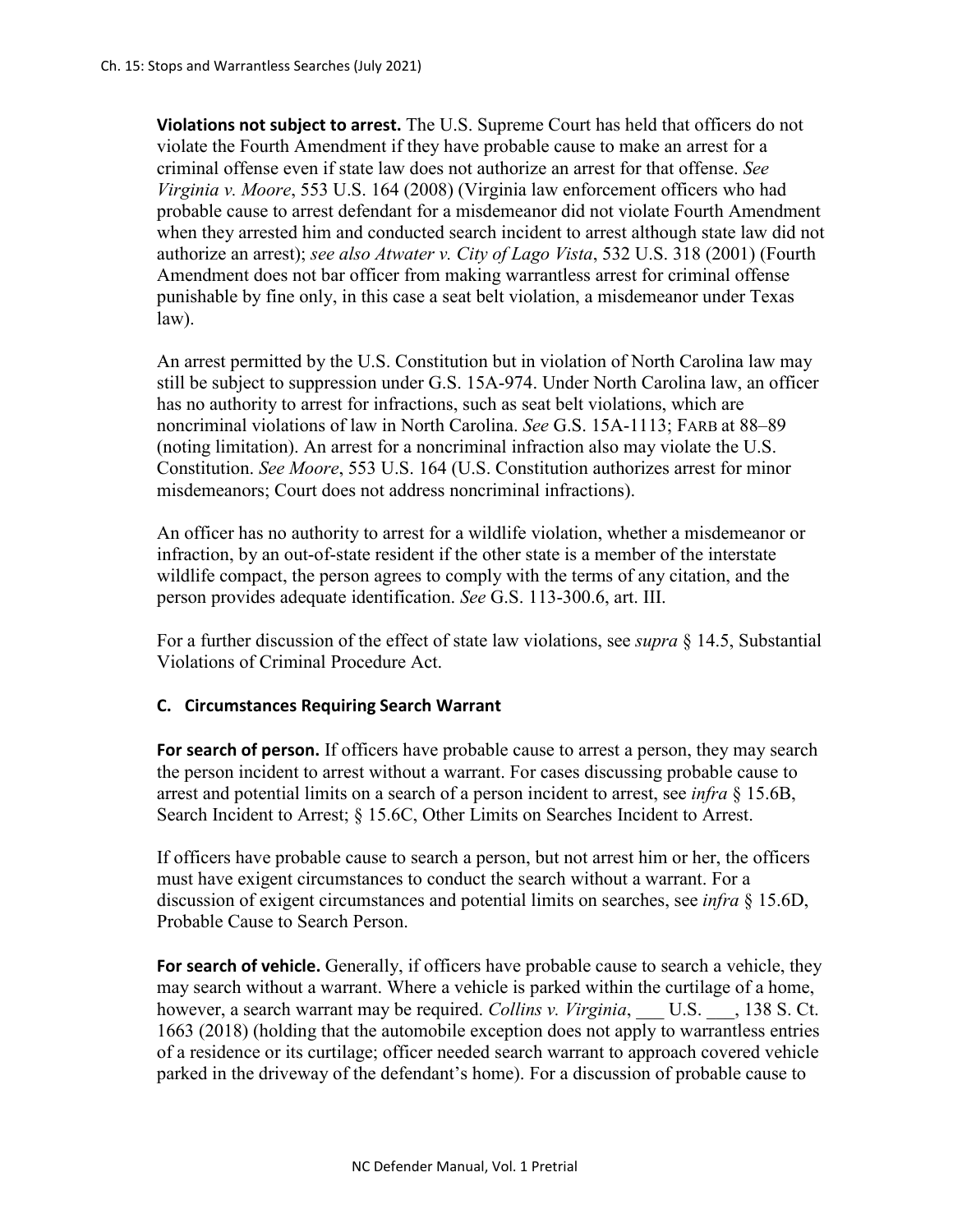search a vehicle and limits on such searches, see *infra* § 15.6E, Probable Cause to Search Vehicle.

### **D. Consent**

Officers may search without probable cause and without a warrant if they obtain consent. For various reasons a purported consent to search may be invalid or insufficient.

**Effect of illegal detention.** If a person is detained illegally, a consent to search obtained thereafter is subject to suppression on two potential grounds. First, the consent is generally considered the fruit of the poisonous tree because the consent is obtained as a result of the illegal seizure. *See generally Wong Sun v. United States*, 371 U.S. 471 (1963); *see also supra* § 14.2G, "Fruits" of Illegal Search or Arrest. Second, the consent may be involuntary in the totality of the circumstances, including the circumstances surrounding the illegal detention.

**Length of detention.** Officers may not unduly detain a person for the purpose of requesting consent to search. *See supra* § 15.4E, Nature, Length, and Purpose of Detention.

**Clarity of consent.** "There must be a clear and unequivocal consent" to authorize a consent search. *State v. Pearson*, 348 N.C. 272, 277 (1988) (consent to search of car was not consent to search of person; acquiescence to frisk when officer told defendant he was going to frisk him also was not consent to search).

**Voluntariness of consent.** Consent must be voluntary. *See Schneckloth v. Bustamonte*, 412 U.S. 218 (1973) (voluntariness determined from totality of circumstances); *State v. Crenshaw*, 144 N.C. App. 574 (2001) (State has burden of proving voluntariness); *United States v. Guerrero*, 374 F.3d 584 (8th Cir. 2004) (reasonable officer would not have believed that Spanish-speaking driver knowingly and voluntarily consented to search of his car; driver's signature on consent-to-search form written in Spanish was not sufficient); *United States v. Worley*, 193 F.3d 380 (6th Cir. 1999) (defendant did not give voluntary consent when he said, "You've got the badge, I guess you can" in response to officer's request to search); *see also supra* § 14.2H, Invalid Consent.

A threat to obtain a search warrant may affect the voluntariness of consent in some circumstances. *See* Jeff Welty, *[Consent to Search under Threat of Search Warrant](https://nccriminallaw.sog.unc.edu/consent-to-search-under-threat-of-search-warrant/)*, N.C. CRIM. L., UNC SCH. OF GOV'T BLOG (Nov. 10, 2010) (observing that threat alone may not render consent involuntary but may be considered as part of totality of circumstances); 4 LAFAVE, SEARCH AND SEIZURE § 8.2(c), at 87–94 (indicating circumstances in which such a threat may render a consent involuntary).

*Miranda* warnings are not required on a request for consent to search. *See State v. Cummings*, 188 N.C. App. 598 (2008) (so holding in reliance on federal cases, in which courts reasoned that request for consent to search does not constitute interrogation for *Miranda* purposes because the giving of consent is not an incriminating statement).